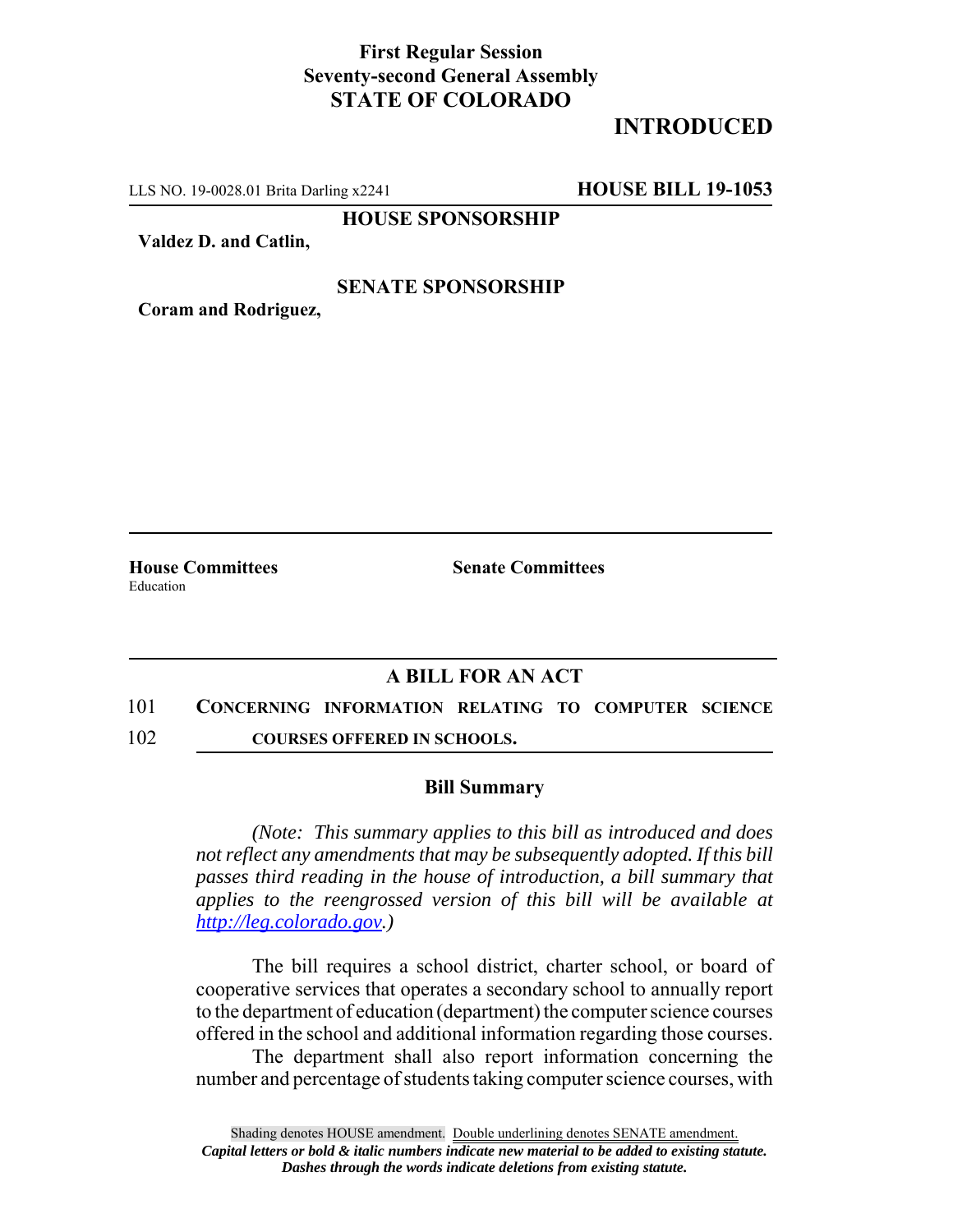data disaggregated by student group, as well as information concerning the number and qualifications of computer science instructors.

The department shall annually post the information online for public access. The bill prohibits the posting online of any personally identifying information relating to students.

*Be it enacted by the General Assembly of the State of Colorado:*

 **SECTION 1.** In Colorado Revised Statutes, 22-2-127.5, **add** (5) as follows:

 **22-2-127.5. Computer science courses and programs - resource bank - report.** (5) (a) (I) BEGINNING WITH THE 2019-20 ACADEMIC YEAR, A SCHOOL DISTRICT, CHARTER SCHOOL, OR BOARD OF COOPERATIVE SERVICES THAT OPERATES A SCHOOL THAT SERVES ANY OF GRADES NINE THROUGH TWELVE SHALL ANNUALLY REPORT TO THE DEPARTMENT, NO LATER THAN APRIL 30 OF EACH YEAR, THE TOTAL NUMBER AND COURSE NAMES OF COMPUTER SCIENCE COURSES OFFERED TO STUDENTS DURING THE ACADEMIC YEAR, THE COURSE CODES, AND A 12 DESCRIPTION OF THE COURSES. IN ADDITION, THE ANNUAL REPORT TO THE DEPARTMENT MUST INCLUDE THE FOLLOWING DATA, IF AVAILABLE:

 (A) THE NUMBER AND PERCENTAGE OF STUDENTS WHO ENROLLED 15 IN A COMPUTER SCIENCE COURSE, DISAGGREGATED BY STUDENT GROUP, INCLUDING GENDER, RACE AND ETHNICITY, SPECIAL EDUCATION STATUS, ENGLISH LANGUAGE LEARNER STATUS, AND FREE OR REDUCED-PRICE MEAL ELIGIBILITY; AND

 (B) THE NUMBER OF COMPUTER SCIENCE INSTRUCTORS AT EACH SCHOOL, DISAGGREGATED BY GENDER, CERTIFICATION, IF APPLICABLE, AND TERMINAL DEGREE.

**(II) TO REDUCE ADMINISTRATIVE BURDEN, THE ANNUAL REPORT** TO THE DEPARTMENT PURSUANT TO THIS SECTION MAY BE MADE IN